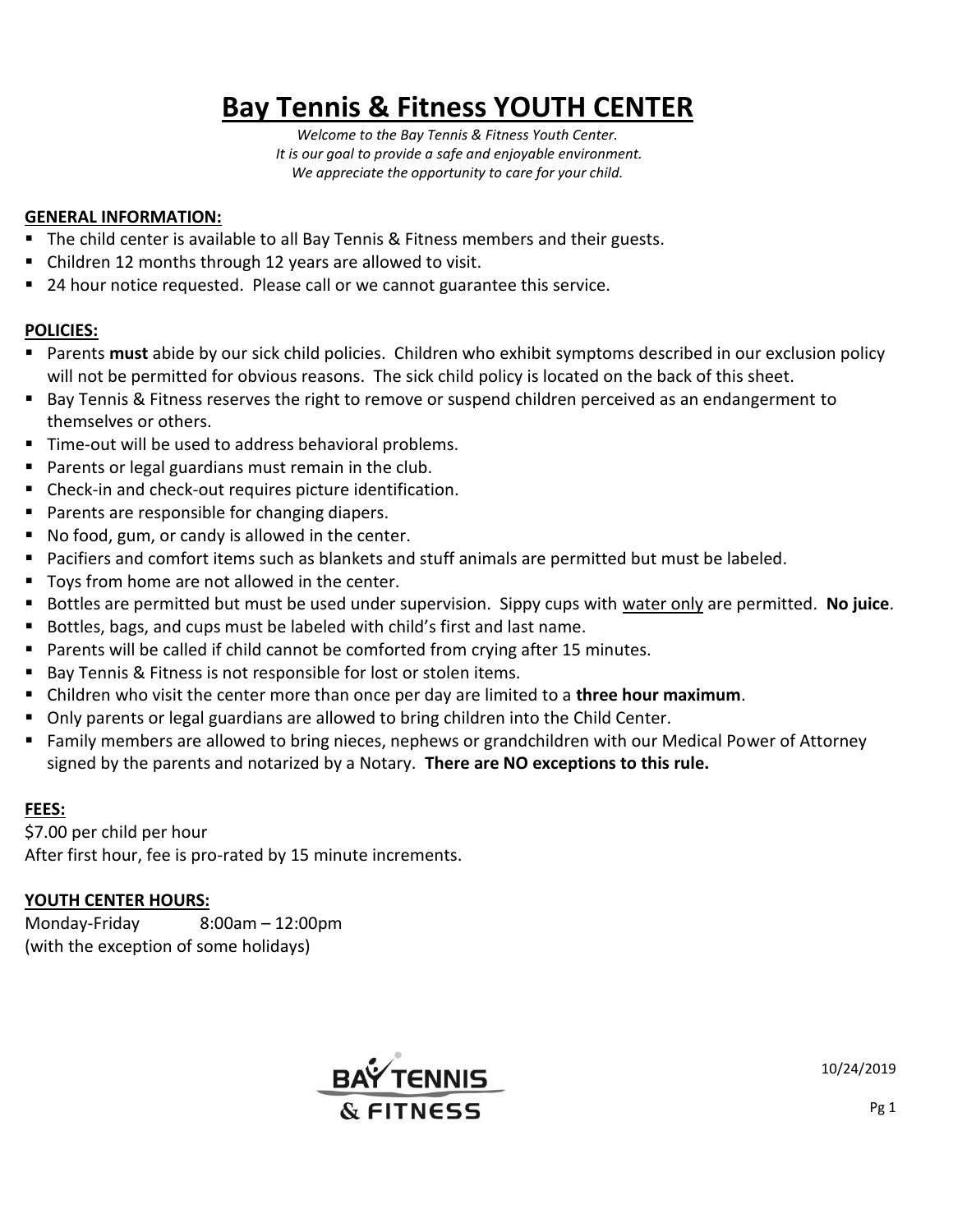

We wish to provide a safe, healthy environment for your child. In order to protect your child and other children at the center, we must ask you not to bring your child if he or she is sick. The following are important symptoms to look for in your child:

Diarrhea: This means more than one abnormally loose stool. Severe Coughing: Child gets red or blue in the face; makes high-pitched croupy or whooping sounds after coughing. Difficult or rapid breathing: Outside of physical exertion. Yellowish skin or Eyes. Pinkeye: Tears, redness of eyelid lining, irritation, followed by swelling. Severe Itching: Itching of the body or scalp or scratching of the scalp (this may be signs of Lice or Scabies). **Unusual Spots or Rashes. Sore Throat or Trouble Swallowing.** Infected Skin Patches: Crusty, bright yellow, dry or gummy areas of skin. Sores In or About the Mouth. **Grav or White Stool.** Headache and stiff Neck. Vomiting. Unusual Behavior: Child is cranky or less active than usual; child cries more than usual; child feels general discomfort or just seems unwell. Fever of 100F or higher.

A child may return to Bay Tennis & Fitness 24 hours after symptoms are gone and/or the child's physician indicates the child is not contagious.

If your child comes down with any contagious diseases and/or is diagnosed by a Healthcare Provider, please inform the Bay Tennis & Fitness staff so that we may inform other parents. Common childhood and contagious diseases include: Chicken Pox; Measles; TB; infest of Lice; Scabies; Streptococcal infection; Impetigo; Pertussis, Hepatitis A, ect.. Children with contagious diseases will not be allowed in the Youth Center at Bay Tennis & Fitness.

I understand and agree to adhere to the Bay Tennis & Fitness Sick Child Policy.

**Signature of Parent/Guardian** 

Date

**Printed Name of Parent/Guardian**  $Pg2$ 9/11/2018